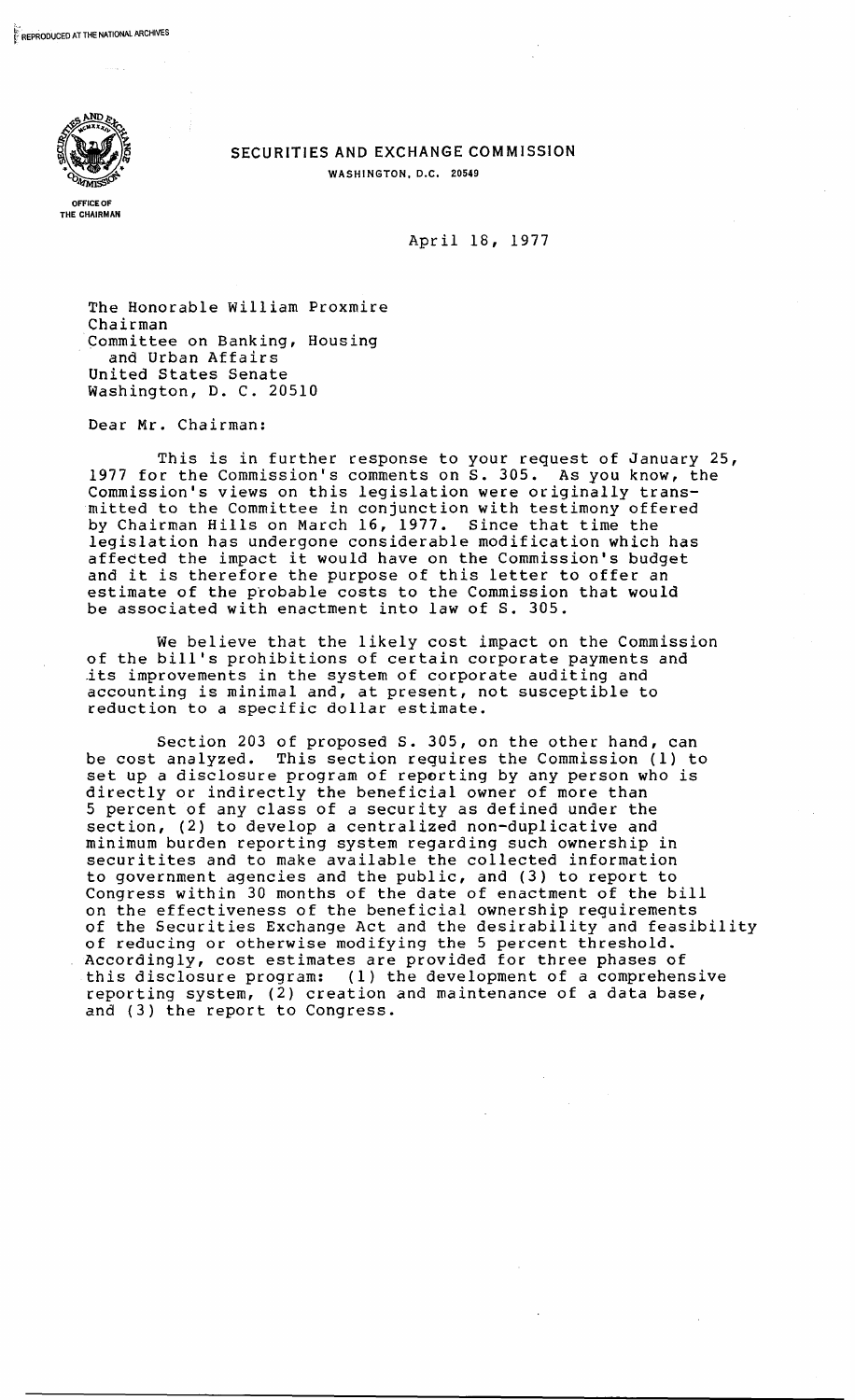The Honorable William Proxmire Page Two

EPRODUCED AT THE NATIONAL ARCHIVES

I. The Development of a Reporting System. This development under Section 13(g) will provide necessary ownership information not now provided and will be integrated with other ownership reporting systems including those under Sections 13(d) and 16(a). Such rule-making activity likely would entail a review of the content of various ownership reporting requirements to assure that all data obtained are complete, comparable, and easily tabulated for computer purposes. We estimate that one and one-half staff years would be necessary. On the assumption that the person or persons responsible would have an average salary at GS-12 step 1, and adding supervisory time, it is estimated that the cost involved would be approximately \$38,000. It should be noted that we do not include the cost of reviewing reporting duplication under Section 13(f) (reporting by institutional investment managers) since the proposed rule and forms are not yet finalized, and, thus, a cost estimate of this review is not now feasible.

II. Creation and Maintenance of Machine Readable Data. We estimate a universe of 14,000 potential respondents (10,000 publicly held corporations with an average of 1.4 equity issues per corporation). While no data are available for estimating the number of 5 percent owners of these 14,000 issues, we believe that the average number falls somewhere between 1 and 5 and have estimated a probable range of cost figures accordingly.

Our estimated costs for creating machine readable data fall into four components.

(1) Preconditioning of data. We estimate that a GS-5 clerk can process 21 forms per day or 32 amendments per day and assume that clerks will have to update all original 13-D filings with the amendments filed at the Commission since 1968.

(2) Keypunching and verificaton. We assume that data from each initial registration will require five data cards, that amendments require only two data cards, and that approximately 400 cards can be key-punched and verified by an operator in one day.

(3) System Development and Program Formulation. Costs estimated are only for creating the data file and do not include programming to access the data for retrieval.

(4) Machine time. Computer time for developing the data system is assumed to be 25 percent of the number of staff hours for system development. Time for data storage is also included.